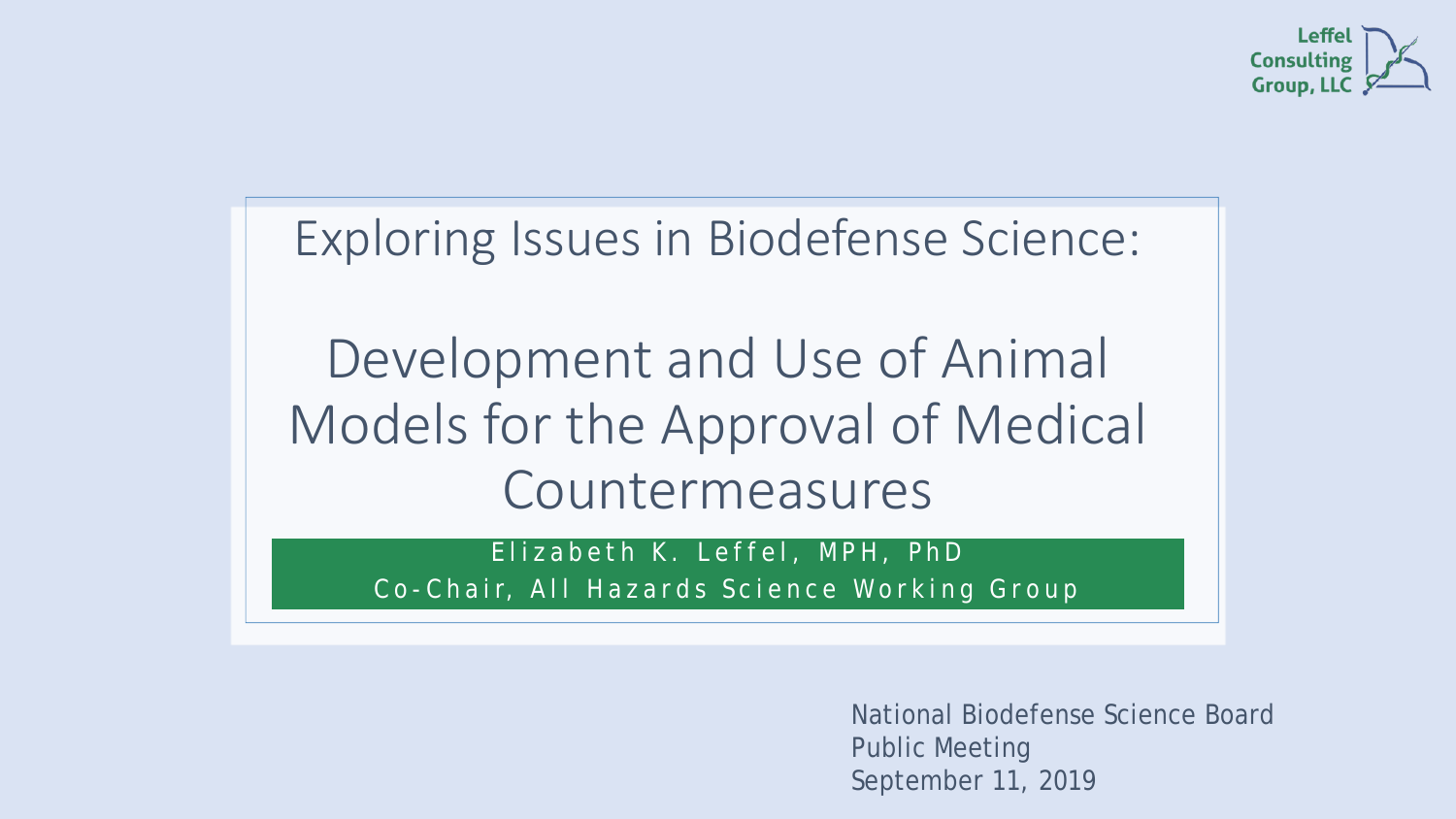

#### **Overview**

- Drug Development Pathway
- FDA Animal Rule
- Animal Model Characterization
- FDA Qualification Program
- Discussion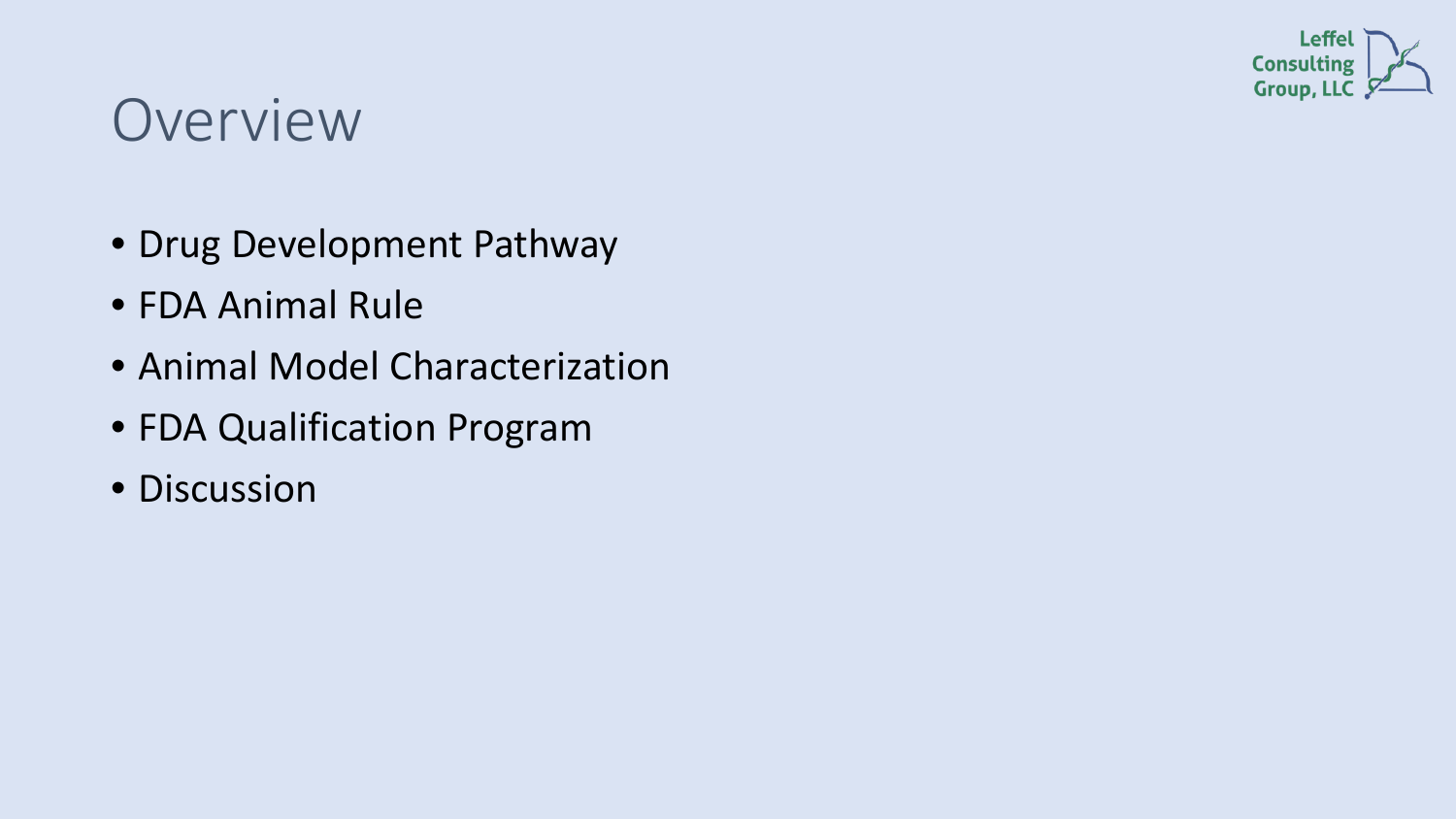

### Drug Development Pathway



In general:

- ~2.5-5% of the compounds screened/yr in US enter the preclinical phase
- ~1-2% of those make it to clinical trials
- ~5-10% of those make it to FDA approval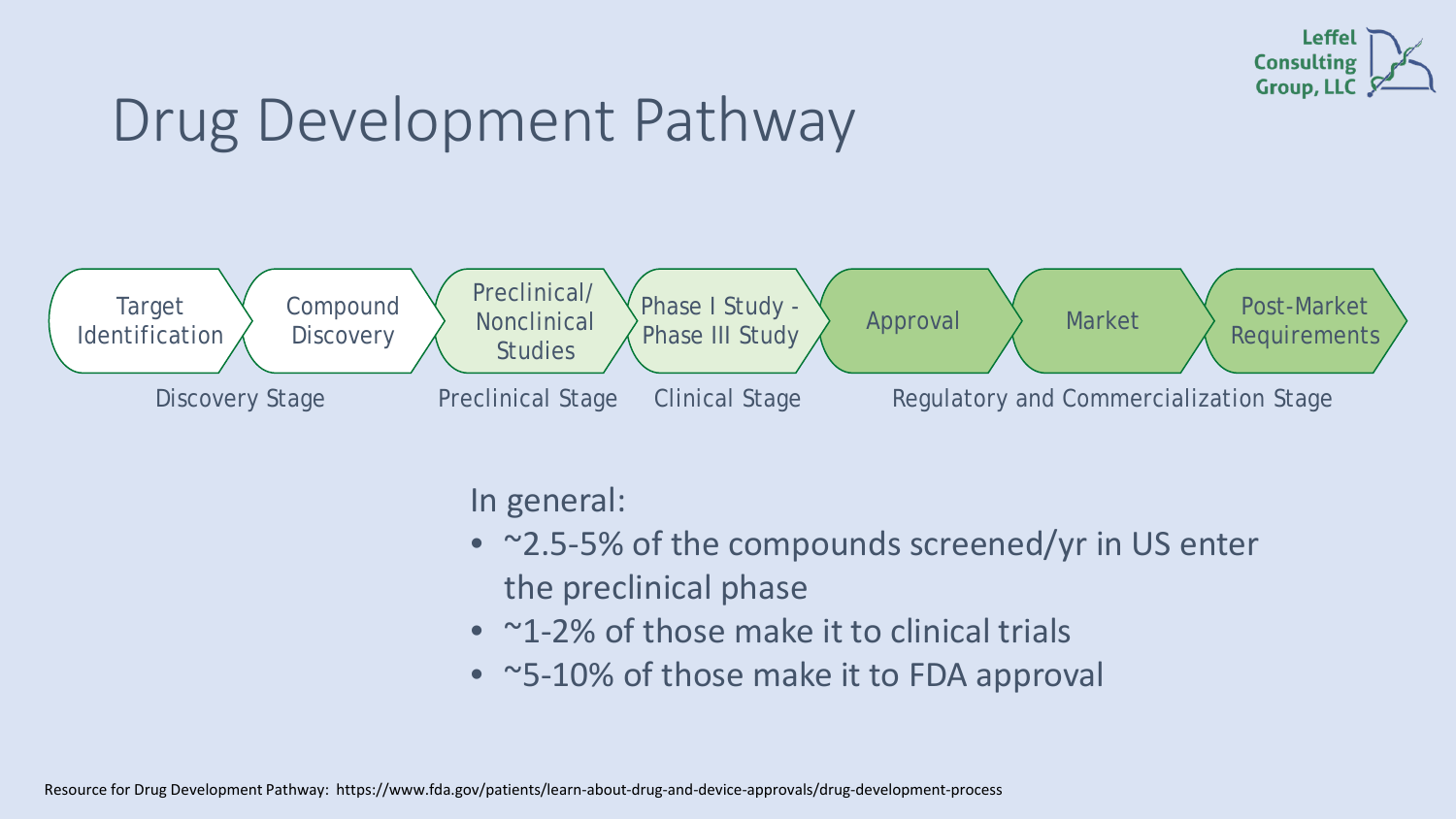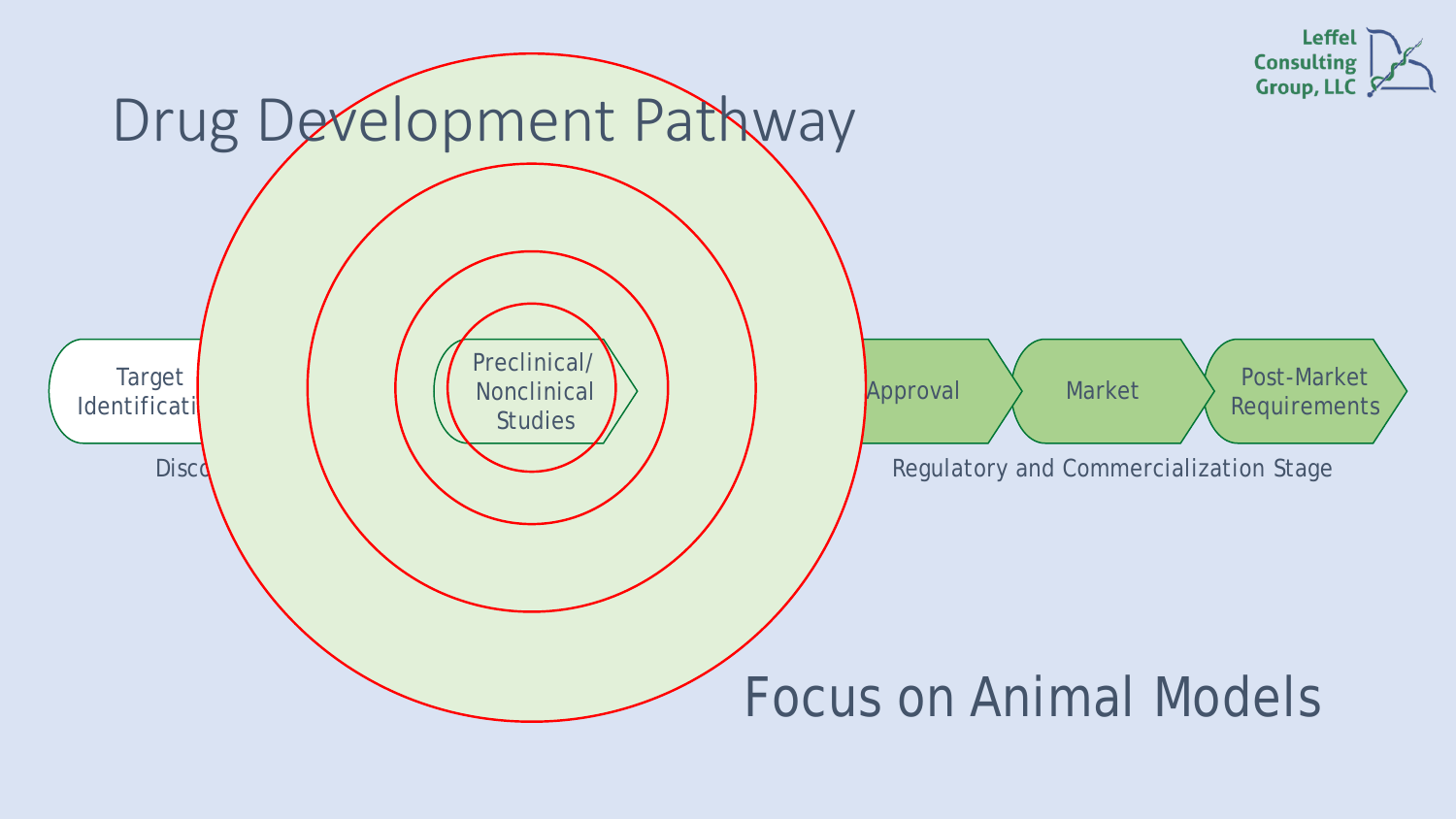

### FDA "Animal Rule" – Final Guidance

#### **Product Development Under the Animal Rule Guidance for Industry**

Additional copies are available from:

Office of Communications, Division of Drug Information Center for Drug Evaluation and Research Food and Drug Administration 10001 New Hampshire Ave., Hillandale Bldg., 4th Floor Silver Spring, MD 20993-0002 Phone: 855-543-3784 or 301-796-3400; Fax: 301-431-6353 Email: druginfo@fda.hhs.gov http://www.fda.gov/Drugs/GuidanceCompli. on/Guidances/default.htm

Office of Communication, Outreach and Development Center for Biologics Evaluation and Research Food and Drug Administration 10903 New Hampshire Ave., Bidg. 71, Room 3128 Silver Spring, MD 20993-0002 Phone: 800-835-4709 or 240-402-8010 Email: ocod@fda.hhs.gov **Intelmony objetimit htm** 

 $\omega$ 

U.S. Department of Health and Human Services Food and Drug Administration **Center for Drug Evaluation and Research (CDER)** Center for Biologics Evaluation and Research (CBER)

> October 2015 **Animal Rule**

#### 21 CFR 314.600-650 for drugs 21 CFR 601.90-95 for biologics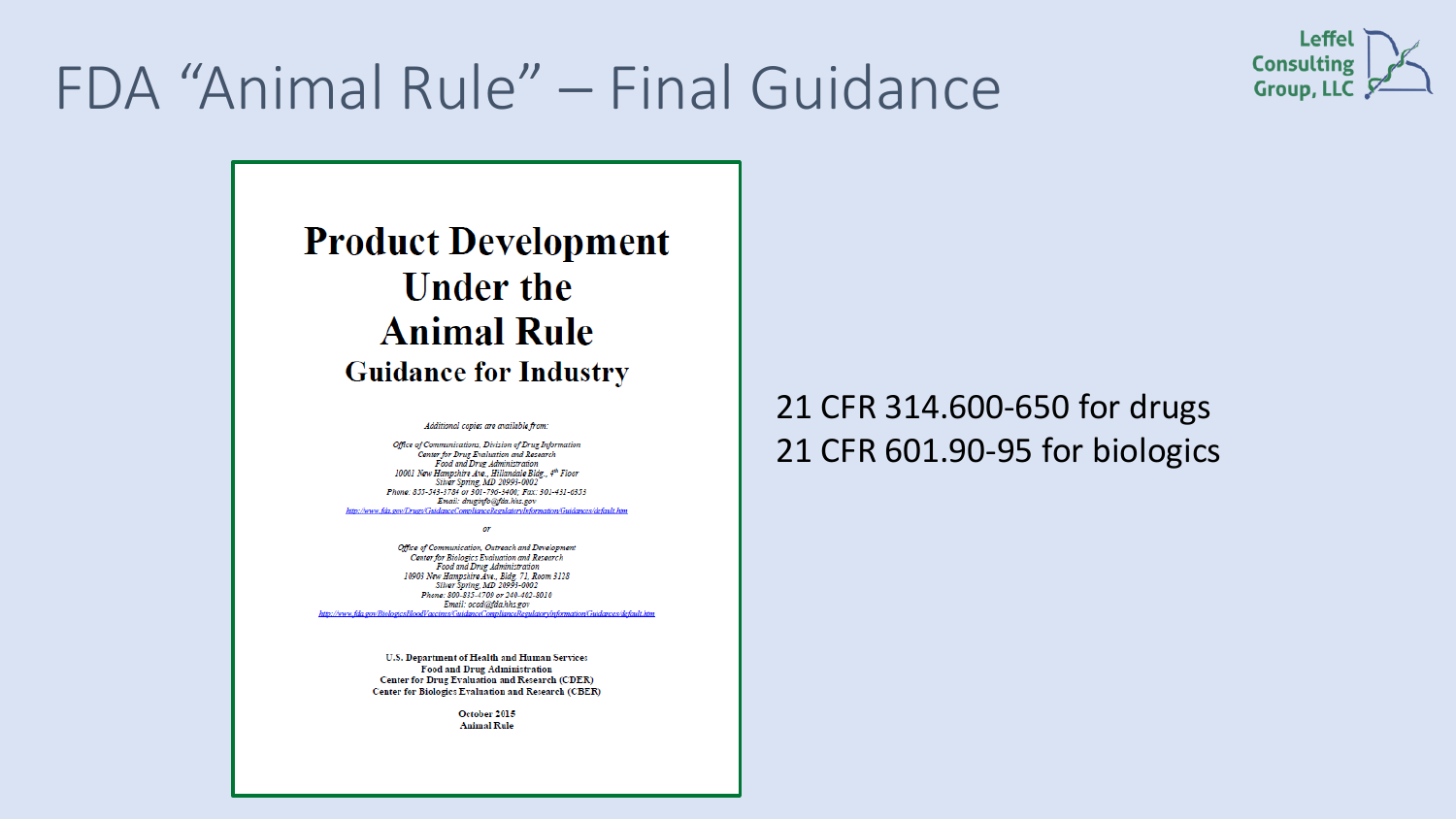## FDA "Animal Rule"

PYRIDOSTIGMINE TABLETS BP **DISTINON NOC BORD OFFICE**<br>STRATEGIC NATIONAL<br>STOCKPILE USE ONLY BAT® [Botulism Antitoxin Heptay]<br>(A, B, C, D, E, F, G)-(EQUINE)]



**Leffel** 

**Consulting** Group, LLC &

- Total of 14 medical countermeasures (MCMs)
	- Pyridostigmine bromide
	- Cyanokit
	- Levaquin
	- Raxibacumab
	- Cipro
	- Neupogen
	- Avelox
	- Neulasta
	- Anthim
	- **Leukine**
	- TPOXX
	- BAT
	- Anthrasil
	- BioThrax



https://www.fda.gov/drugs/nda-and-bla-approvals/animal-rule-approvals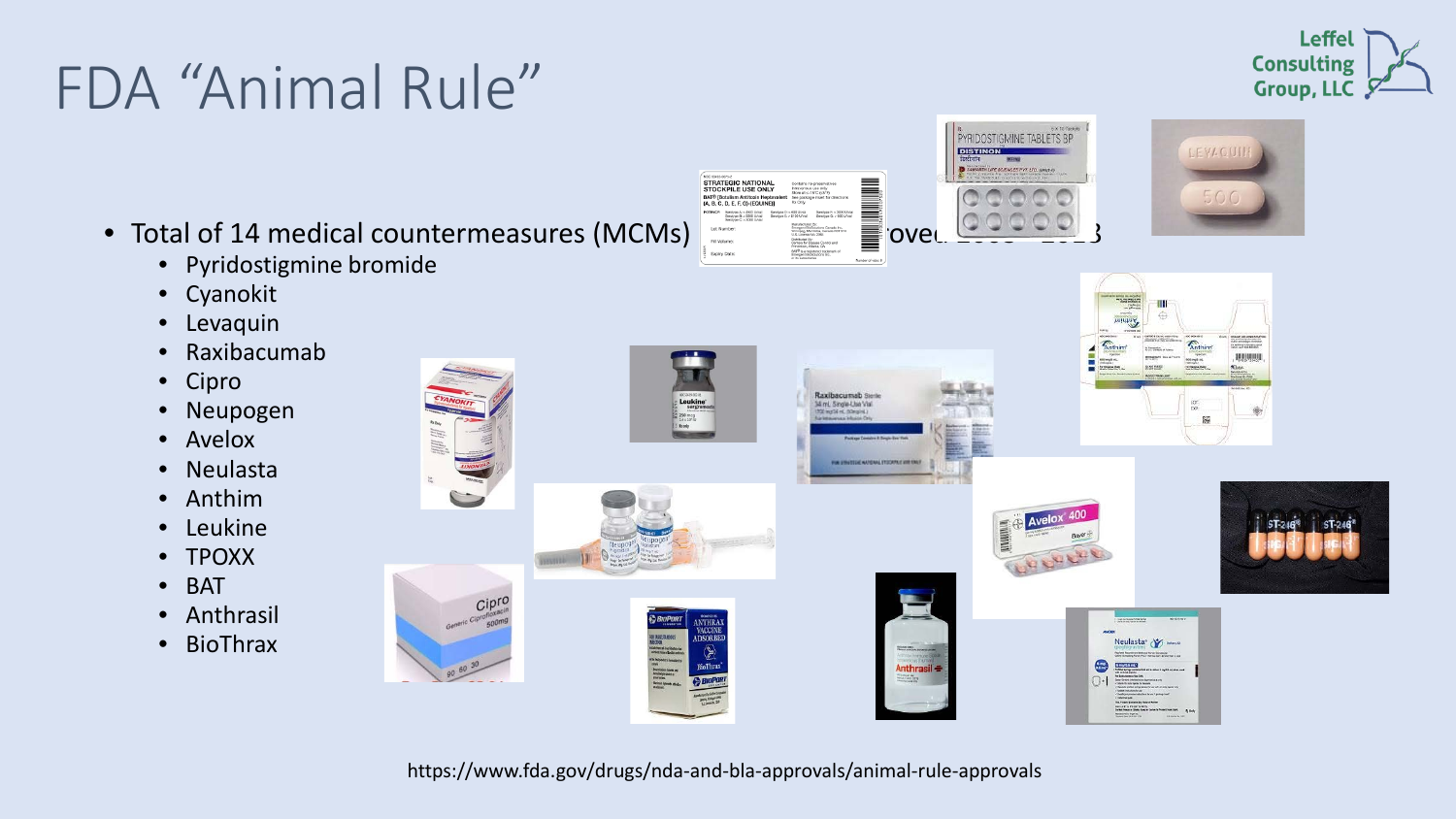### FDA "Animal Rule"



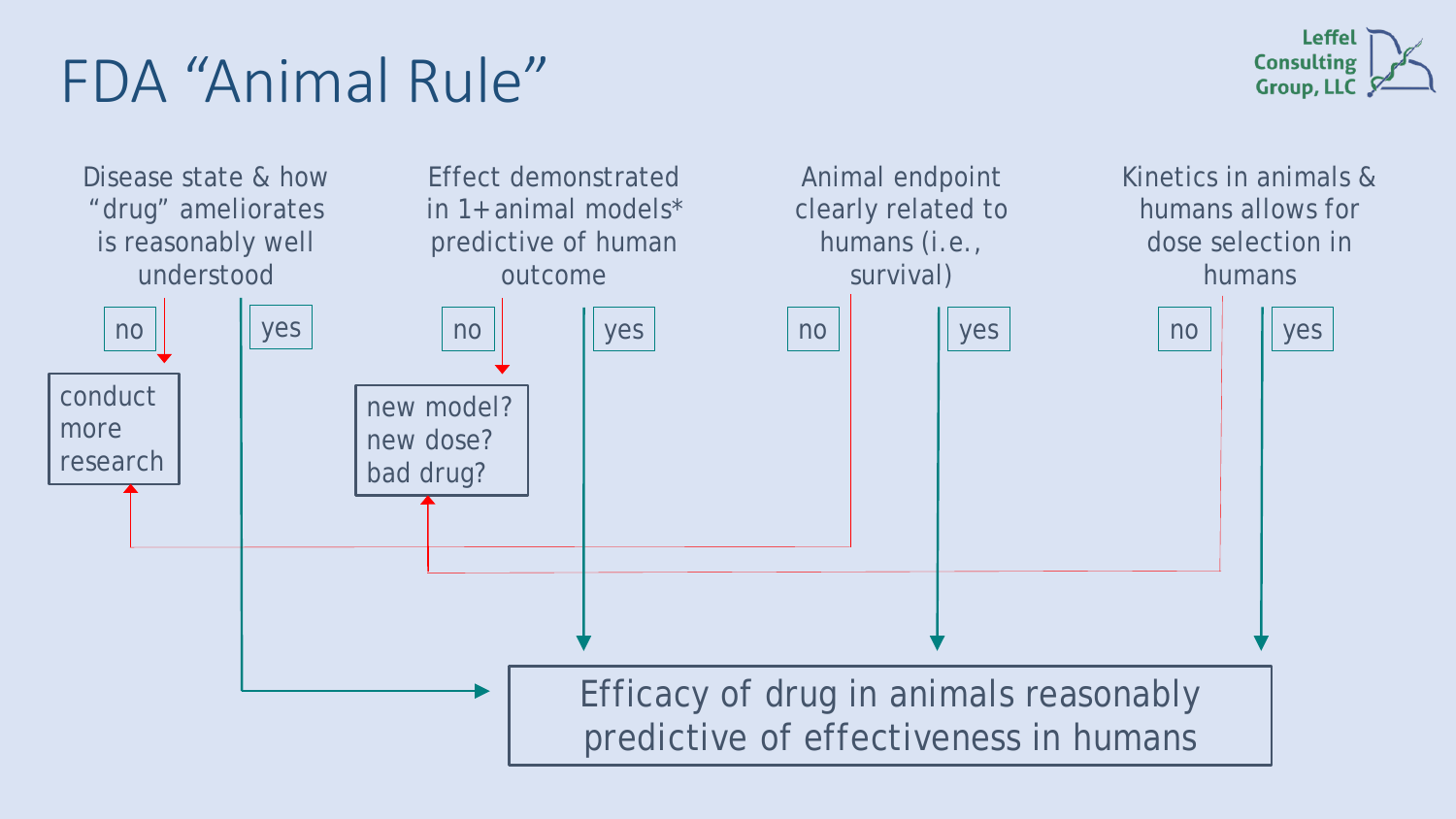### Animal Model Characterization



- Understand the natural history of the disease
	- Utilize available human data patient populations, outbreaks, historical accidents
	- Induce disease in an animal and study clinical signs, pathogenesis, disease endpoints and pathology
- Identify potential markers of efficacy, in multiple species
	- Qualify biomarkers or correlates of protection
	- Validate bioassays to accurately measure the markers that will predict efficacy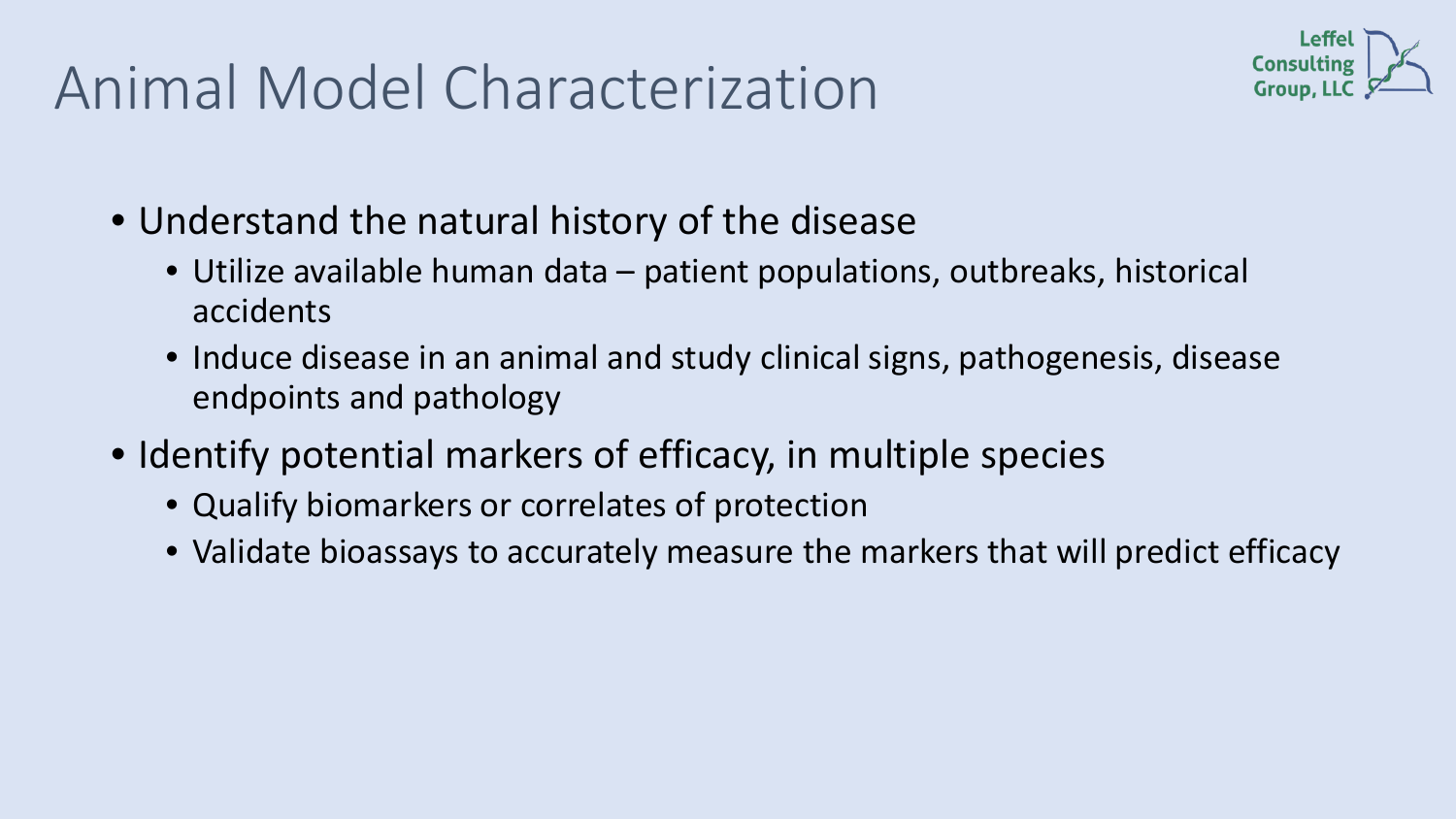# Animal Model Qualification Program (FDA)



#### Objectives from the FDA Website:

- Make Drug Development Tools (DDTs) publicly available to expedite drug development for "contexts of use" with unmet needs
- Expedite review of regulatory applications for Animal Rule products
- Provide a framework for early engagement and scientific collaboration with FDA
- Encourage the formation of collaborative groups to undertake DDT development programs to increase the efficiency and lessen the individual resource burden incumbent with DDT development